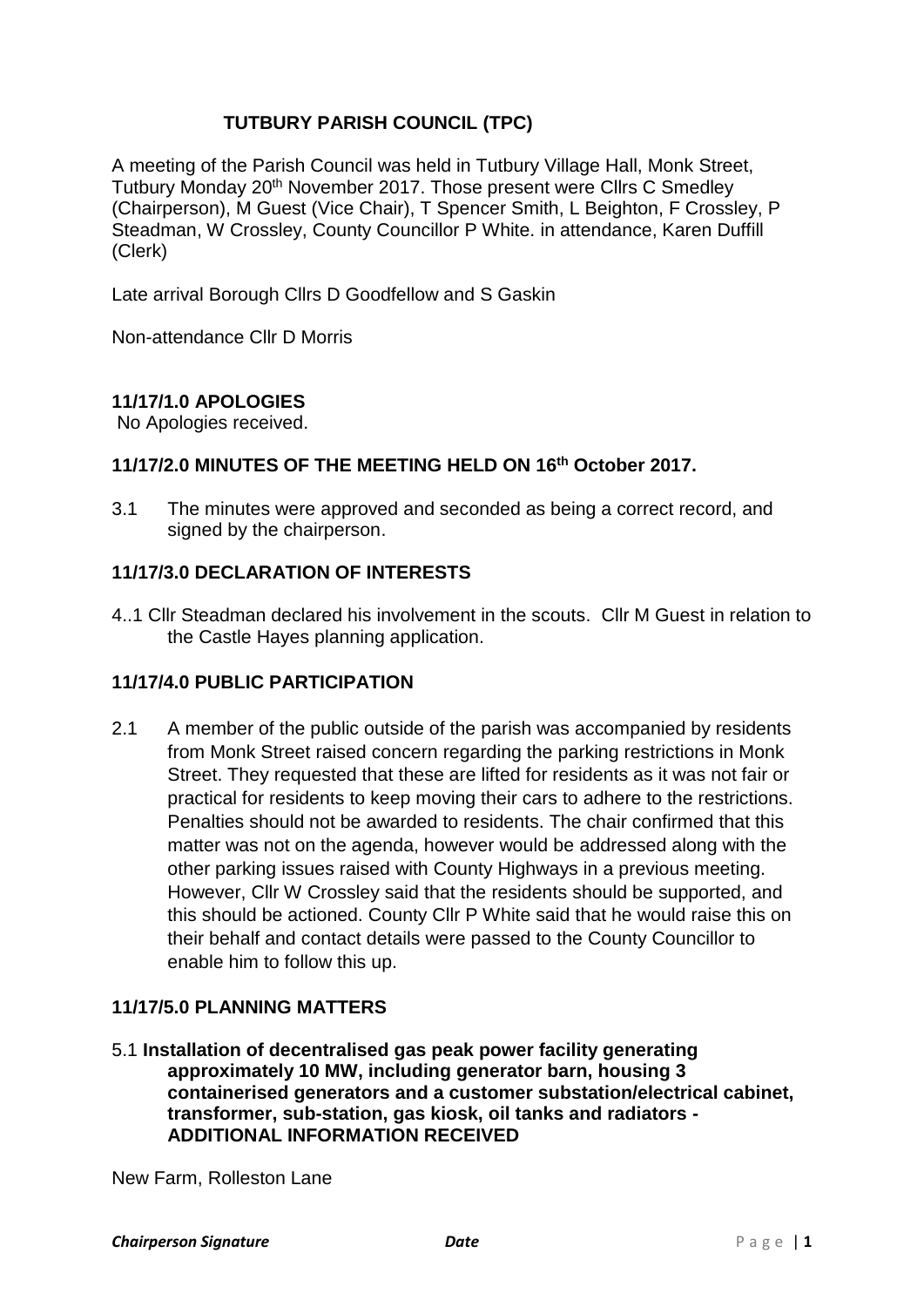# **COMMENT**

**OBJECTION** Tutbury Parish Council's objections still stands, and will not consider the financial inducement offered. The council are surprised and disappointed that this type of inducement is legal in the planning process.

## **P/2017/01133 Proposal: Formation of 5 vehicular accesses and erection of 1.25m high fencing**

Location: 19-27 Lodge Hill, Tutbury, Staffordshire, DE13 9HF

#### **COMMENT: NO OBJECTION**

#### **P/2017/01345 Proposal: Change of use of 3 existing Free-Range Egg Production Units to Class B8 for the storage of fireworks**

Location: Castle Hayes Park Farm, Castle Hayes Lane, Tutbury, DE13 9HL

## **COMMENT**

**OBJECTION** Tutbury Parish Council object to the change of use application for Castle Hayes Farm due to industrialisation of the farm potential increase of traffic on a country lane entering the village and the unsuitability of farm buildings for storing explosives.

#### **P/2017/01402**

#### **46 Park Lane, Tutbury, Staffordshire, DE13 9JH**

Demolition of existing store room and conservatory and erection of a two-storey rear extension

Plan information was not available to view, However, this a similar application to others on that street so councillors had no objections but would review the documents online and confirm their comments by email.

## **COMMENT: NO OBJECTION**

#### **DECISIONS**

Pruning of a Russian Oak tree away from garage roof (TPO 9). The Stables, The Balk, Tutbury, Staffordshire, DE13 9NP in accordance with the submitted documents and plans and subject to the conditions

specified hereunder:

1

The works hereby granted consent

Demolition of existing dwelling and farm buildings and erection of 5 dwellings including walling, landscaping and associated parking

Mill Farm, Bridge Street, Tutbury, DE13 9LZ

in accordance with the submitted documents and plans, for the reason(s) specified hereunder:

## **REFUSED**

## **Removal of one Acer/Maple tree, one Sycamore tree and crown reduction by 2 m of one Beech tree**

Location: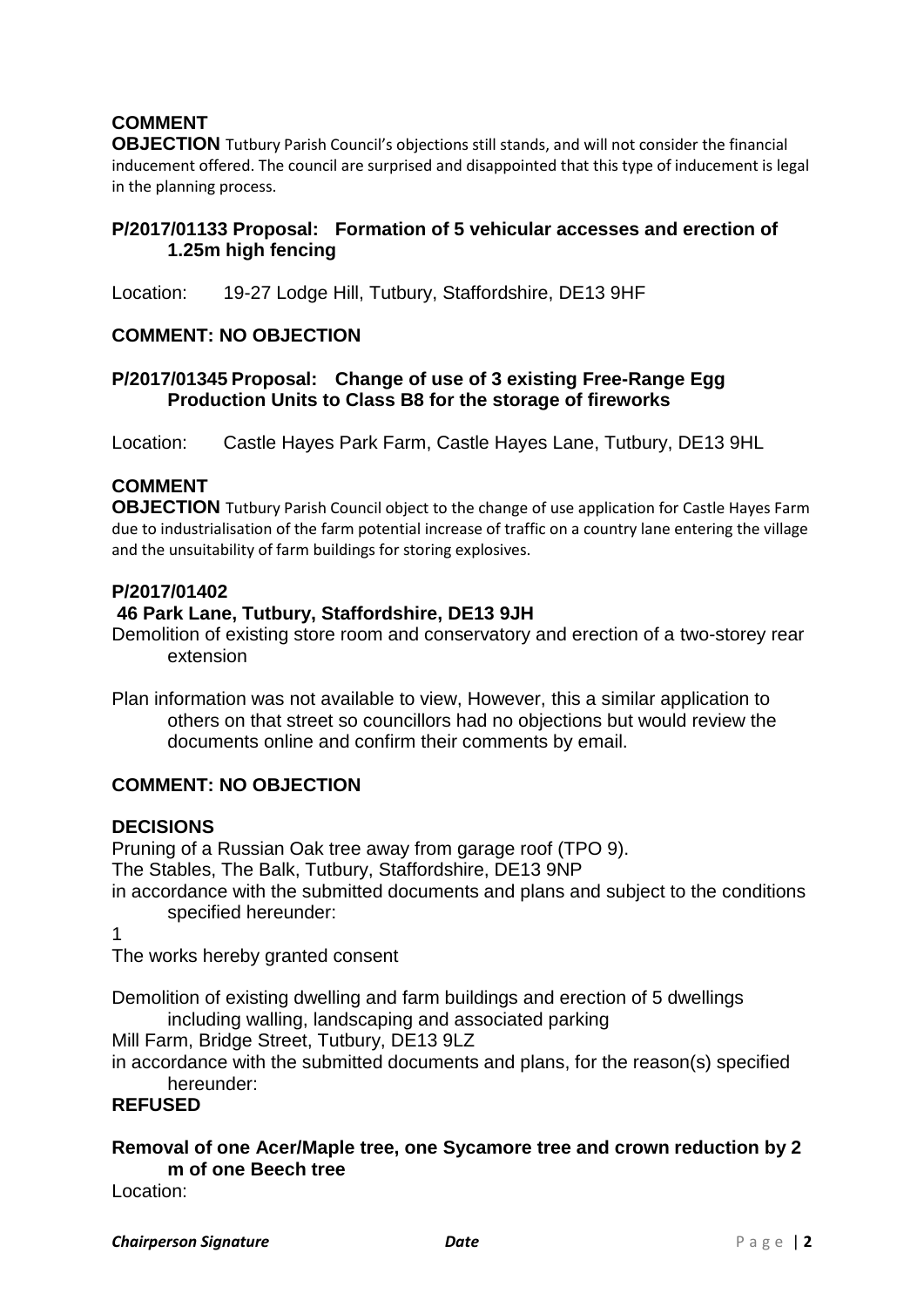1 Cornmill Lane **Tutbury Staffordshire** DE13 9HA Grid Ref: 421390 328999 **NO ONJECTION**

Crown reduction and thinning of two Lime trees by between 2-3 metres TPO 9 The Park Pale (Open Space), The Park Pale,ury , DE13 9LB in accordance with the submitted documents and plans and subject to the

- condition(s) specified hereunder:
- 1

# **The works hereby granted consent of protected species**

Removal of one Fir tree, one Quercus Ilex tree and crown reduction to three Yew trees TPO 5

19 Pinfold Close, Tutbury, Staffordshire, DE13 9NJ

in accordance with the submitted documents and plans and subject to the conditions specified hereunder:

## **The works hereby granted consent**

## **11/17/6.0 Co-option of three Vacancies.**

David Lindop, Garry Raybouldm Ken England and Mark Powell introduced themselves and told the councillors a little about themselves and their experience. The level of commitment and experience were extremely good, and councillors would like to have voted for all four candidates. Cllr Gaskin would enquire if an additional councillor could be appointed due to the increase in population of Tutbury.

Two councillors requested that a written vote should be made, and councillors completed a written vote for the vacancies.

# **Garry Raybould, Mark Powell and Ken England were appointed.**

# **11/17/7.0 CLERKS REPORT**

## 7.1 **Clerks Hours and pay**

A payment of extra hours for completing the CIlca is still to be calculated and an increase of one salary point on the scale is outstanding.

**7.2 Church Meeting** was held on Monday 6th a meeting will be arranged with the Archdeacon to discuss plans for a burial ground extension. Other options to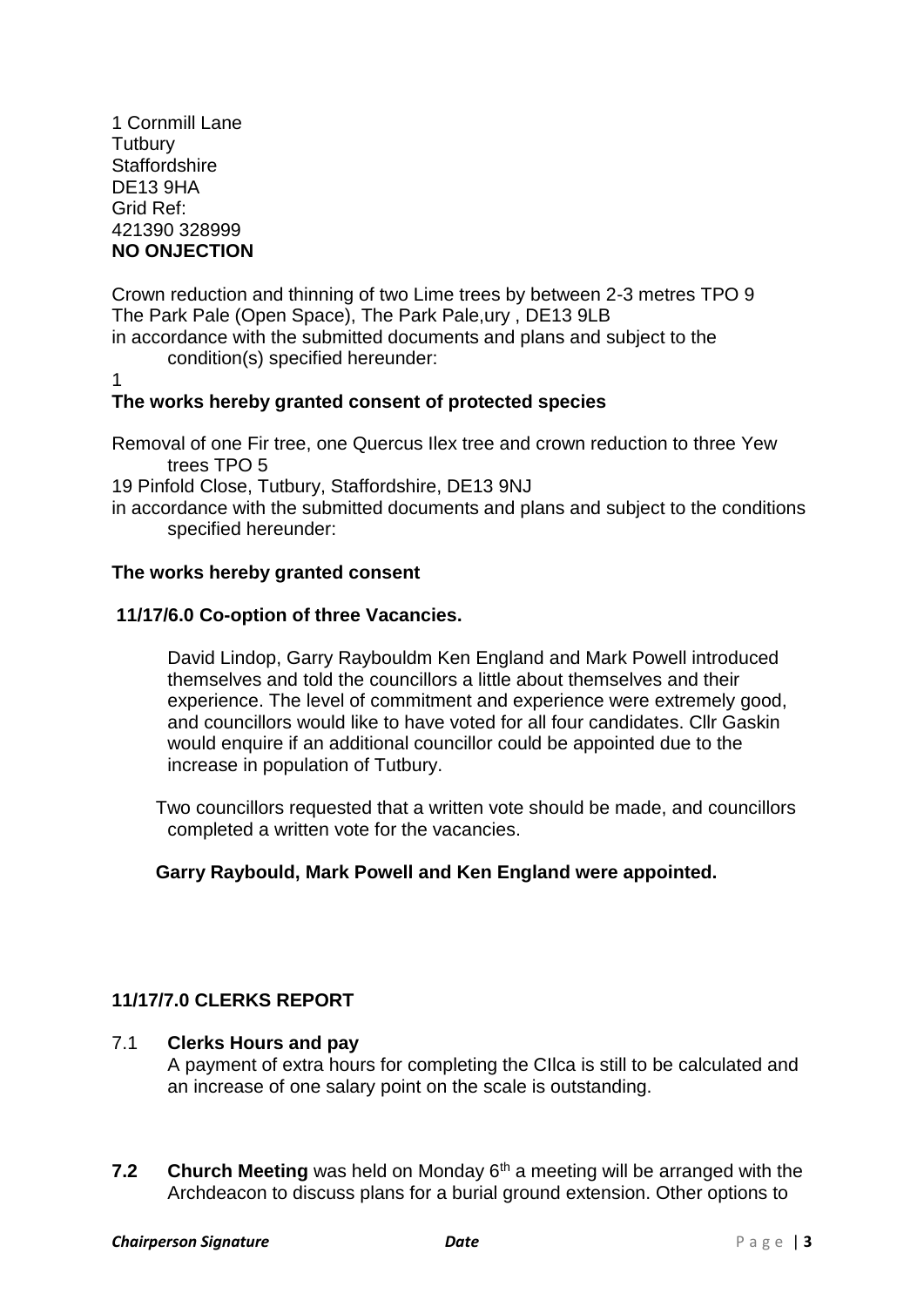increase burial space will be explored. Feedback to the church contractor will be sent. See minutes for further details.

## **7.3 CHANGING ROOMS CORNMILL LANE PLAYING FIELDS TUTBURY TIGERS**

Tutbury Tigers requested the final cut for the pitch that was agreed by the council. The drains are blocked due to the boots being cleaned in the changing rooms. Cllr Morris has agreed to help unblock them. The clerk was called out due to the fans being left on.

## **RESOLUTION**

Cllr W Crossley agreed to speak to Cllr Morris regarding the drains and another meeting at the changing rooms was suggested.

# **11/17/8.0 BOROUGH AND COUNTY COUNCILLOR REPORT**

- 8.1 County Councillor P White reported that an ongoing problem with drains on Duke Street and Castle Street will be addressed by Severn Trent Water. Fatty deposits were causing the problem and Severn Trent has been asked to clean out the gullies in this area due to their age.
- 8.2 County Cllr P White reported that he would be objecting to the Gas Power Station due to it being in the wrong location.
- 8.3 County Councillor confirmed he would follow the request regarding the Monk Street parking restrictions with Tim Buxton in County highways.
- 8.4 Borough Councillor D Goodfellow confirmed that the New Farm Gas Power station application has been called to committee the second week in December and he will be speaking at the committee regarding this application.
- 8.5 Borough Councillor S Gaskin invited the Parish Council to his mayor's Christmas concert at the Town Hall Dec 3rd local schools and choirs and Tutbury band will be performing.

# **11/17/9.0 TO REVIEW ACTION PLAN FOR 2018**

9.1 The clerk distributed the meeting Schedule see appendix A and asked councillors to consider a parish plan of actions in which the council hoped to achieve that will include budget considerations. This will be added to the next agenda.

## **11/17/10.0 TO REVIEW THE PROPOSED BUDGET.**

- The clerk distributed a proposed budget see appendix B, with an increase in grant allocation to cater for the proposed community facility. The clerk asked the councillors to consider the grant allocation for Tutbury Twinning considering which powers this spending refers to and if it was still appropriate, a separate meeting would be held to discuss the matter further.
- Consideration should also be given for church yard provision and Footpath maintenance in view of the proposed devolution of tasks from the County Council.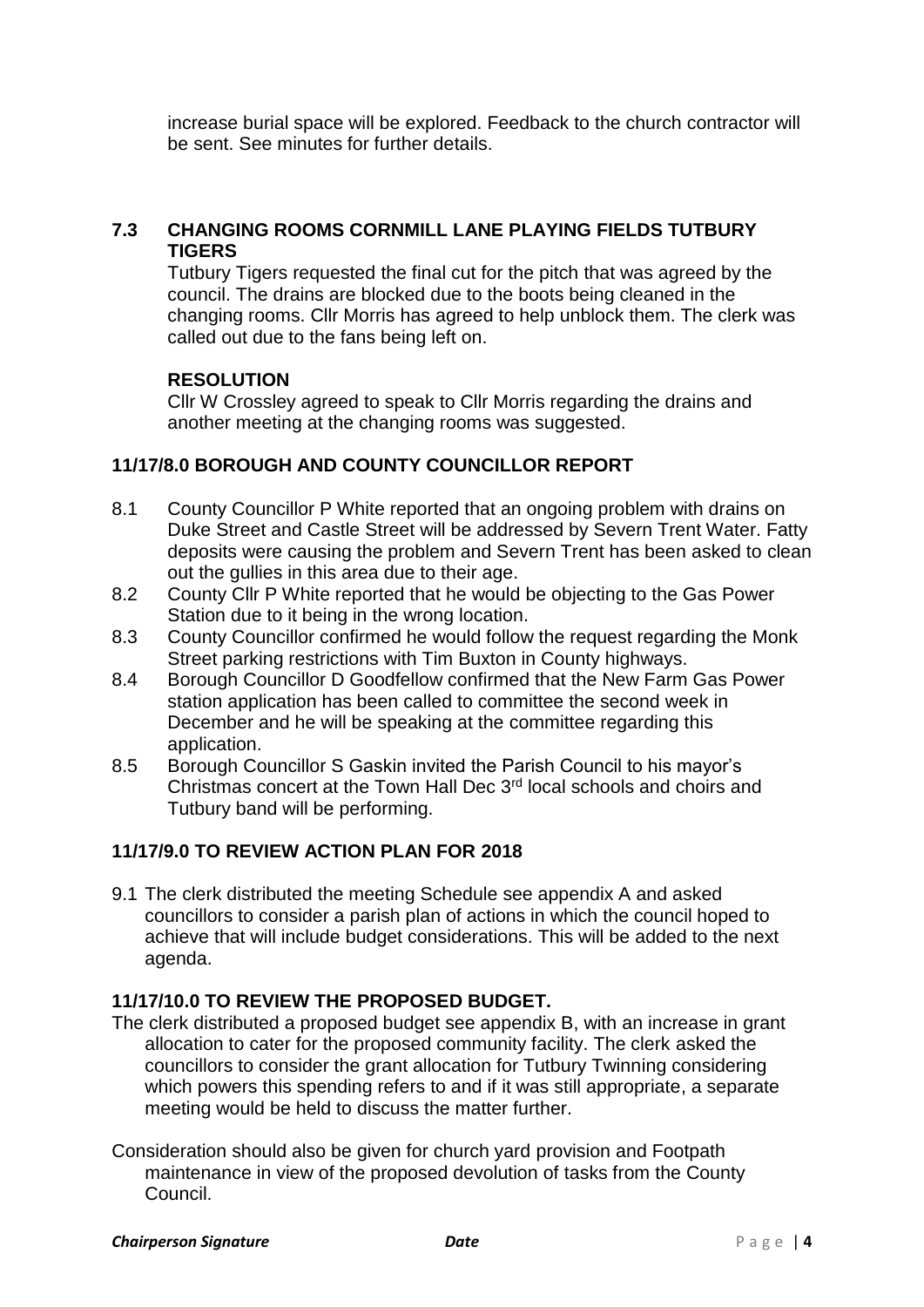## **RESOLUTION**

The budget will be set in the December meeting along with the precept.

## **11/17/11.0 TO CONSIDER A COMMITTEE STRUCTURE FOR TUTBURY PARISH COUNCIL**

11.1 The clerk distributed a proposed council committee and advisory group structure see appendix C to address the problems of long meetings and to try and give more focus and time to explore agenda items.

Two committees were proposed to have delegated powers and should be governed by terms of reference these would be the steering committee for the community building and the planning committee due to most of planning applications having a three-week consultation period and to allow more discussion for each application.

#### **RESOLUTION**

Councillors agreed to email the clerk on areas that they were interested in for further discussion at the next meeting.

#### **11/17/12.0 COMMUNITY BUILDING**

**12.1** The clerk reported on the response to questions raised by the Borough council regarding the building and what it will contain, the term "Shell" needs further clarification as to the fixtures and fittings that will be provided. The Borough Councillors suggested a further meeting with the planning department who implemented the section 106 and representatives from Peveril Homes to ascertain more details regarding the building.

## **RESOLUTION**

A steering committee was appointed including Cllr C Smedley(Chair) Cllr F Crossley, new Councillors Cllr K England and Cllr M Powell. A meeting to ascertain a list of further questions would be arranged prior to appointing legal representatives to progress this further and to clarify when the building will be built**.**

## **11/17/13.0 TO CONFIRM GRANT FUNDING REQUEST FOR THE COUNTY COMMUNITY FUND**

**13.1.** The clerk proposed that due to the budget allocation for a new noticeboard on Duke Street that match funding for the noticeboard could be done by the Parish council and proposed that the new noticeboard should be nominated for the community fund grant scheme to contribute the remaining costs.

#### **RESOLUTION**

#### **All councillors were in favour of applying for a grant for a new noticeboard. The clerk will complete the application and send it to Cllr P White.**

#### **11/17/14.0 WEBSITE UPDATE**

**14.1** The IT committee agreed to arrange a meeting to review the options researched so far and report back at the next meeting.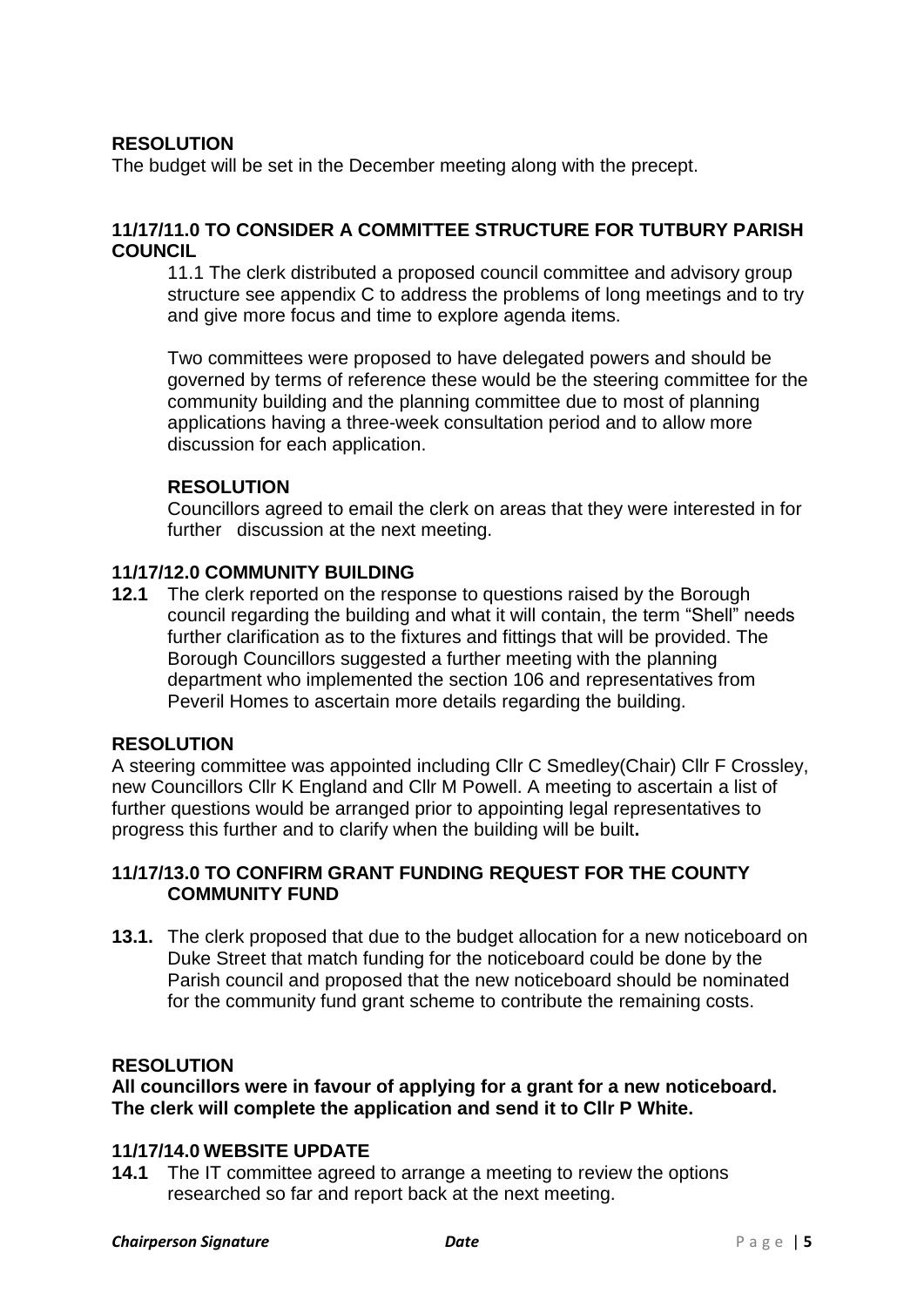# **11/17/15.0 CORRESPONDENCE**

- 15.1 An email received from the Secretary Tutbury Practice Patient Forum Requested the Parish Council consider the installation of Floor Mounted Bicycle Storage Parking Racks in Tutbury. The request was forwarded to the Borough Council who are responsible for Duke Street Carpark.
- 15.2 An email has been received from Matthew Ellis Police & Crime Commissioner for Staffordshire. Regarding using Parish Council funding to buy interactive speed signs, some of which use the 'pester power' of youngsters to encourage slower driving in populated areas. The speed sensitive signs they have identified as suitable praise or criticise drivers passing them in an imaginative, animated way.

A scheme for encouraging a joined-up approach to buying in greater numbers so all pay less could be set up if parish councils are interested.

15.3, An eight-week public consultation on how best to spend Staffordshire County Council's £1.3m annual bus subsidy has resulted in the option which safeguards most journeys.

The County Council's Cabinet has agreed to work with bus operators, district and borough councils, parish councils and local community groups to explore options for supporting some of the journeys which will no longer be funded by the authority from April 2018.

While the clear majority of bus journeys in Staffordshire are currently made without any subsidy from the County Council, some journeys are still costing taxpayers more than £10 every time someone gets on board. As the County Council needs to spend a record £300m on care this year alone, we need to make sure that every penny of taxpayers' money is working its hardest. The option chosen means that most trips can still be made at the lowest average cost to taxpayers.

More than 96 per cent of all bus journeys currently made in Staffordshire will still be able to be made. In cases where journeys will no longer be subsidised, such as the Dial-A-Ride, we want to work with local bus operators, local councils and communities to see which are the most important to them and look at helping them explore other options for funding.

Further details of the approved proposal can be found at

[www.staffordshire.gov.uk/busreview.](http://www.staffordshire.gov.uk/busreview) This details only journeys which will continue to be subsidised by the county council.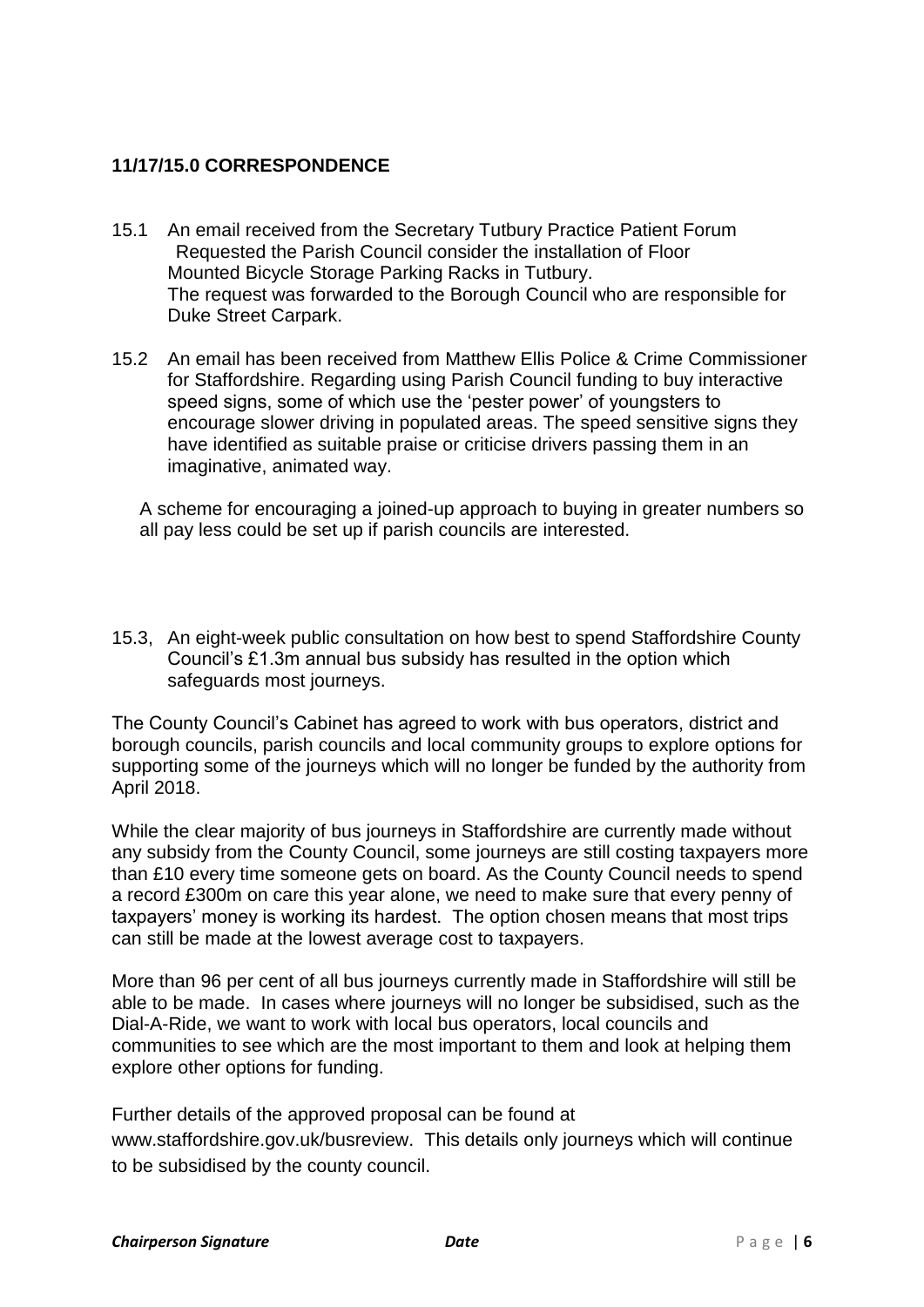Any changes to bus timetables will be implemented by bus operators from April 2018. The County Council is not able to confirm changes to specific routes which will no longer be subsidised at this stage. Details of any changes will be finalised and published by bus operators once known.

Yours sincerely,

Mark Deaville Cabinet Member for Commercial

Developing a community based approach – the 'Highways and Rights of Way – Your choices' website is now live

As you will be aware from recent communications, Staffordshire County Council, the Staffordshire Parish Council Association and representatives of local councils (parish and town) across Staffordshire have been working hard to establish a brand-new resource for all local councils.

Following a joint workshop held in March, a need was identified for a dedicated website containing information and advice to help local councils to explore their options around getting more involved in local environmental tasks. We are delighted therefore that the 'Highways and Rights of Way – Your Choices' website is now live at www.highwaysyourway.info and showcases a range of information about the relatively small and aesthetic tasks that help neighbourhoods to look good and work well.

# **15.4 The Rights of Way consultation**

As an important part of the local environment, the website also contains all the information that local councils need to consider before making an informed response to the county council's Rights of Way consultation which runs until 25 December 2017.

Whilst the County Council will continue to meet its statutory responsibilities across the network, it is clear that more help from the community is needed to help keep the network working well. The County Council needs local councils to consider the range of options to them regarding local environmental amenity and rights of way tasks, and respond to the consultation with this in mind.

So, whilst there are many challenges ahead, and this is just the start of a new relationship of local councils delivering a wider range of services with the county council, we hope that the website is step in the right direction.

We look forward to hearing your thoughts on the website and on the rights of way proposals so that together we can maintain and improve the local environment. Yours faithfully

Gill Heath Mark Deaville

Cabinet Member for Communities

15.5 Invitation for the Parish Council to the Local Vocals concert 2<sup>nd</sup> December. St Marys donations to the Alabaster Arch.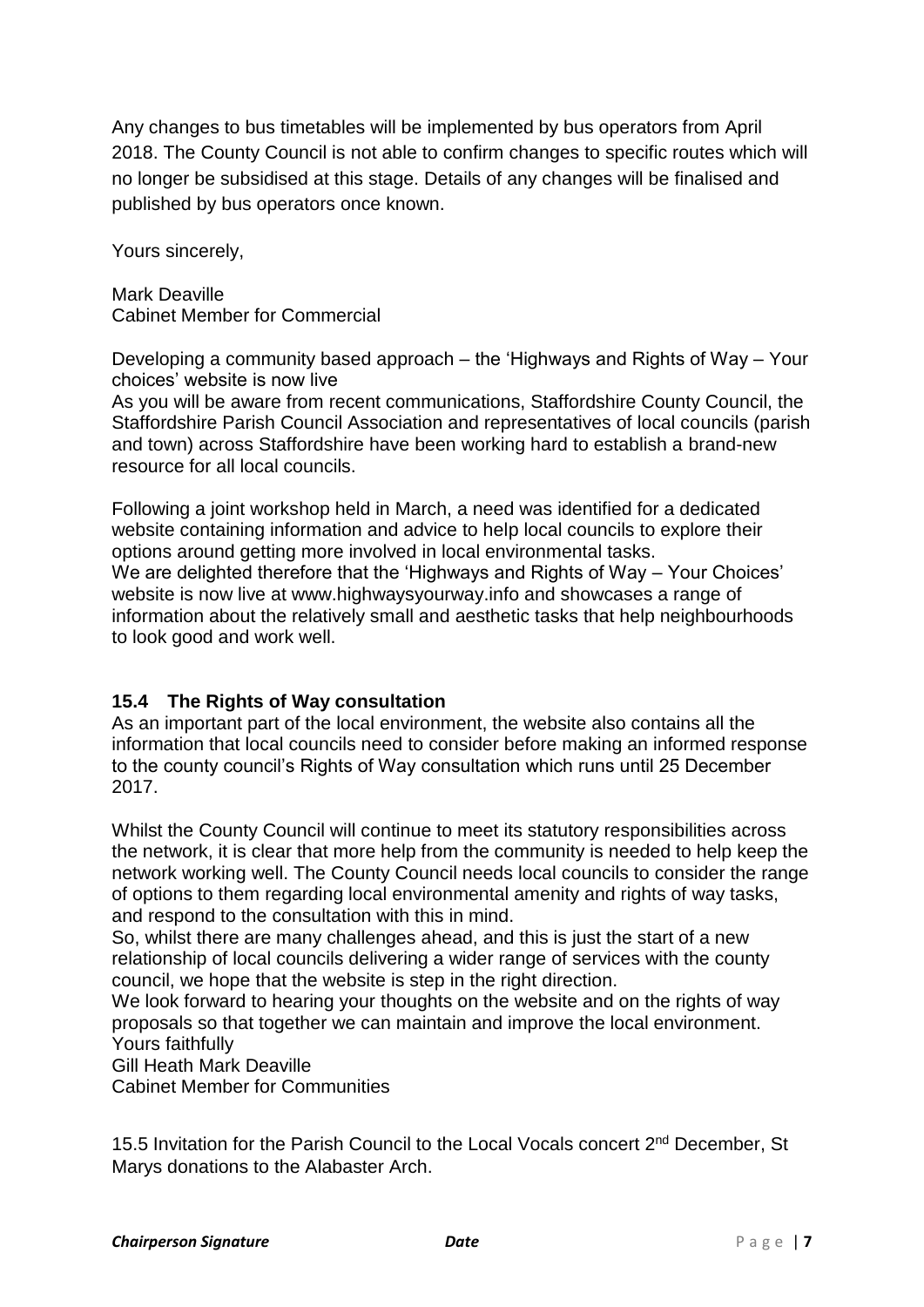# **11/17/16.0 ACCOUNTS FOR PAYMENT**

16.1 Accounts were approved for payment.

|                             |                                  | <b>SUB</b> | <b>VAT</b> | <b>TOTAL</b> |
|-----------------------------|----------------------------------|------------|------------|--------------|
| <b>Staffordshire County</b> | <b>Clerks Employee Pension</b>   |            |            |              |
| <b>Pension Fund</b>         | contribution                     | 157.37     |            | 157.37       |
| <b>Staffordshire County</b> | <b>Clerks Employer Pension</b>   |            |            |              |
| <b>Pension Fund</b>         | contribution                     | 231.56     |            | 231.56       |
| <b>HMRC</b>                 | National Insurance               | 93.67      |            | 93.67        |
| <b>Karen Duffill</b>        | Clerks Salary                    | 842.13     |            | 842.13       |
| Karen Duffill               | <b>Clerks Expenses</b>           | 42.44      |            | 42.44        |
| <b>Sterilizing services</b> | Legionella control Month         |            |            |              |
|                             | check inv 36388                  | 36.00      | 7.20       | 43.20        |
| Aucuba Landscapes           | Churchyard contract and          |            |            |              |
|                             | park pale inv 3892               | 198.87     | 39.77      | 238.64       |
| Aucuba Landscapes           | Churchyard contract and          |            |            |              |
|                             | park pale inv 3892               | 44.88      | 8.98       | 53.86        |
| Reflex Print and design     | <b>Community Building letter</b> |            |            |              |
|                             | inv 45343                        | 88         | 17.60      | 105.60       |
| Society of Local Clerks     | <b>Annual Conference</b>         | 69         | 13.80      | 82.80        |

## **11/17/17.0 ITEMS FOR THE NEXT AGENDA**

**Community Building Budget Action Plan Parish Council Structure Website**

**11/17/18.0 DATE OF THE NEXT MEETING Dec 18 th 7.30pm Community Building Steering Committee TBC Website Meeting TBC**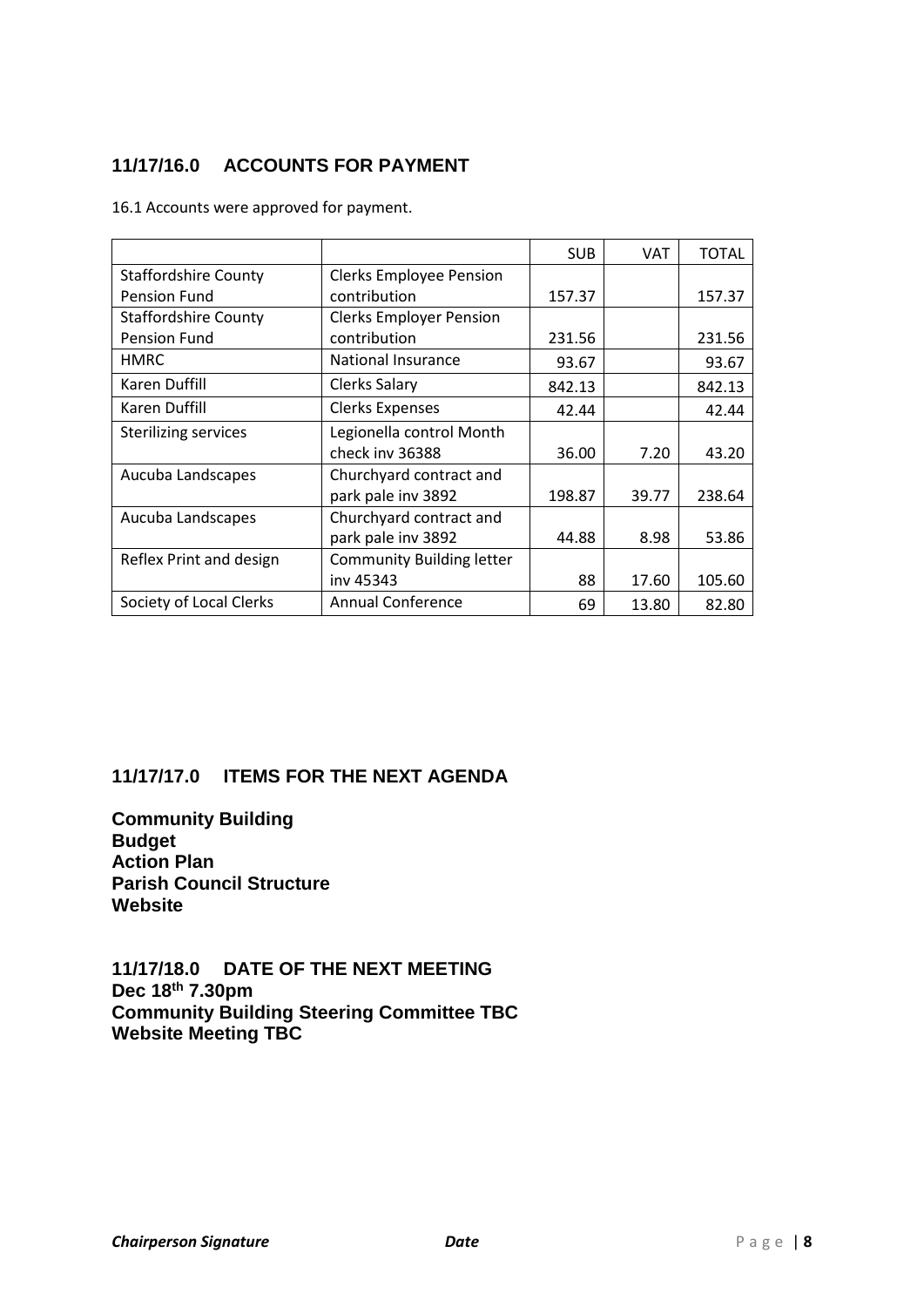# **APPENDIX A Tutbury Parish Council Meeting Schedule and Action Plan Jan - Dec 2018**

**AIM -**Tutbury Parish Council aims to serve the community and adhere to its legal obligations as a public body. All minutes and agendas are available on the website www.tutbury-parishcouncil.tutbury.org

|              |             |                |                |                       | <b>Actions -Key</b>            |
|--------------|-------------|----------------|----------------|-----------------------|--------------------------------|
|              |             |                |                |                       | <b>Agenda</b>                  |
| <b>Month</b> | <b>Date</b> | <b>Meeting</b> | <b>Venue</b>   | <b>Objective</b>      | <b>Items</b>                   |
|              |             |                |                |                       |                                |
|              |             |                |                |                       | Clerks Report,<br>Accounts for |
|              |             |                |                |                       |                                |
|              |             |                | Village        |                       | payment,<br>Borough and        |
|              |             |                | Hall           |                       | County Reports,                |
|              |             |                | Small          | Standard              | Planning,                      |
| Jan          | 15th        | Parish         | Room           | Agenda                | Correspondence                 |
|              |             |                | Village        |                       |                                |
|              |             |                | Hall           |                       | Contract                       |
|              |             |                | Small          | Contracts for         | renewals,                      |
| Feb          | 19th        | Parish         | Room           | 2018                  | <b>Policies Review</b>         |
|              |             |                | Village        |                       | <b>Council Risk</b>            |
|              |             |                | Hall           |                       | Assessment,                    |
|              |             |                | Small          |                       | Annual Parish,                 |
|              |             |                | Room           | Risk                  | <b>Best Kept</b>               |
| Mar          | 19th        | Parish         | (VHSR)         | Assessment            | Village,                       |
|              |             |                | Village        |                       | Distribution of                |
|              |             |                | Hall           |                       | Accounts,                      |
|              |             |                | Small          | End of Year           | Remembrance                    |
| Apr          | 16th        | Parish         | Room           | Accounts              | Event planning                 |
|              |             |                |                |                       | Chairman's                     |
|              |             |                |                |                       | report,                        |
|              |             |                |                |                       | <b>Accounts</b>                |
|              | week        |                | <b>Village</b> | community             | summary,                       |
|              | com         |                | Hall           | Engagement            | Community                      |
|              | 14th        | Annual         | Large          | Refreshments          | <b>Building groups</b>         |
| May          | <b>TBC</b>  | Parish         | room           | available             | event                          |
|              |             |                |                |                       | Formation of                   |
|              |             |                |                |                       | Committees,                    |
|              |             |                |                |                       | Register of                    |
|              |             |                |                |                       | Interests                      |
|              |             |                |                |                       | Review,                        |
|              |             | Annual         |                | Election of           | Declaration of                 |
| May          | 21st        | Council        | <b>VHSR</b>    | Chairman              | Office                         |
|              |             |                |                |                       | Annual                         |
|              |             |                |                |                       | Governance                     |
|              |             |                |                |                       | Statement                      |
|              |             |                |                |                       | 2016-2017                      |
| Jun          | 18th        | Parish         | <b>VHSR</b>    | <b>External Audit</b> | Accounting                     |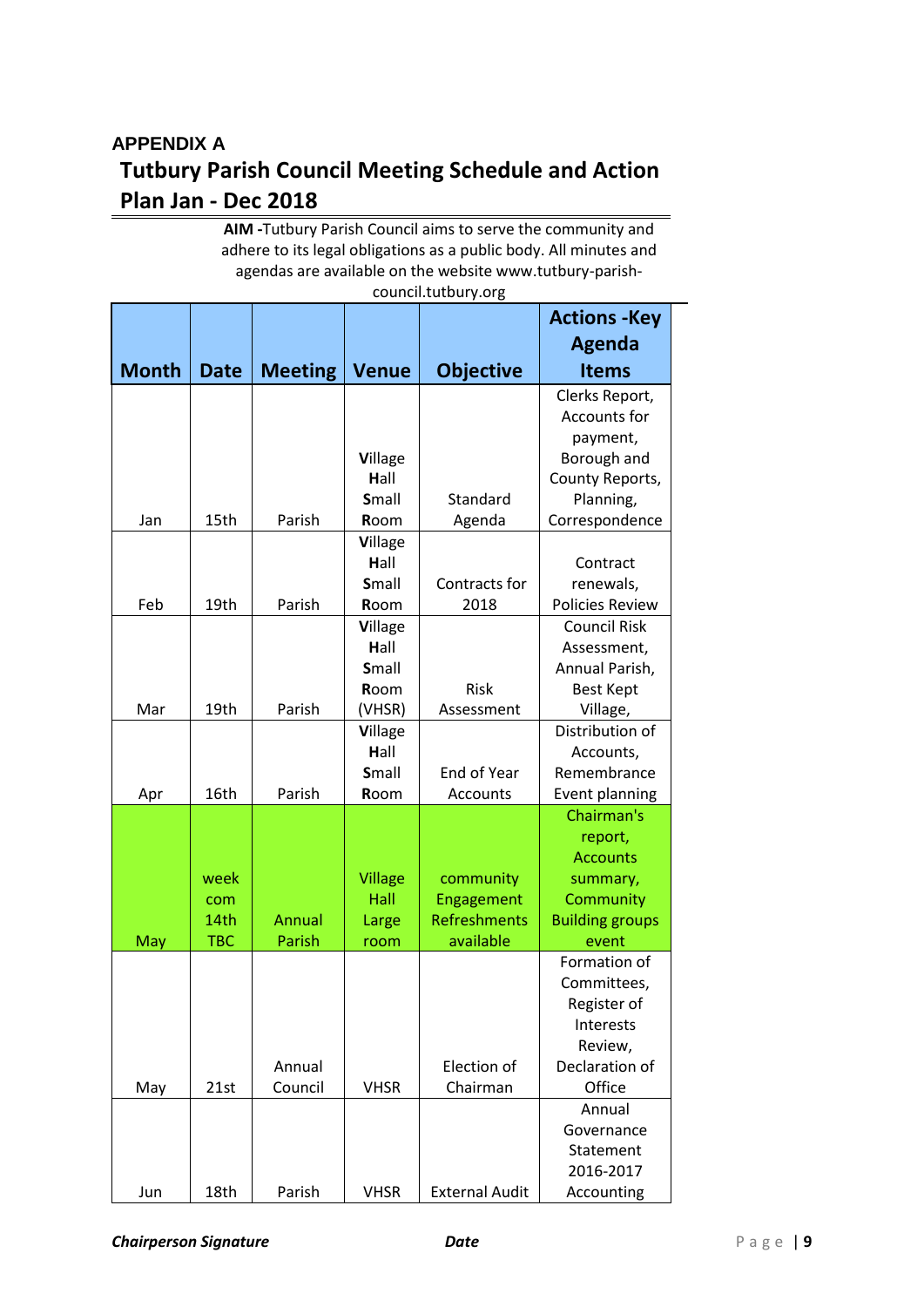|     |      |          |             |                       | statement<br>2016-17                        |
|-----|------|----------|-------------|-----------------------|---------------------------------------------|
|     |      |          |             |                       | Review of<br>requirements of<br>the playing |
|     |      |          |             | <b>Cornmill Lane</b>  | fields for the                              |
|     |      |          |             | Football              | new football                                |
| Jul | 16th | Parish   | <b>VHSR</b> | Review,               | season.                                     |
|     |      |          |             | Planning              | Planning                                    |
| Aug | 20th | Planning | <b>VHSR</b> | Applications          | Meeting                                     |
|     |      |          |             |                       | Set out the                                 |
|     |      |          |             |                       | plans for the                               |
|     |      |          |             |                       | following year                              |
|     |      |          |             |                       | that mat impact                             |
|     |      |          |             | <b>Council Action</b> | on budget                                   |
| Sep | 17th | Parish   | <b>VHSR</b> | Plan                  | constraints                                 |
|     |      |          |             |                       | <b>Budget</b>                               |
|     |      |          |             |                       | Considerations,                             |
|     |      |          |             |                       | Remembrance                                 |
|     |      |          |             | <b>Budget</b>         | Sunday,                                     |
|     |      |          |             | Considerations        | Christmas                                   |
| Oct | 15th | Parish   | <b>VHSR</b> | for next year         | Decorations                                 |
|     |      |          |             |                       | Setting a budget                            |
|     |      |          |             |                       | in preparation                              |
|     |      |          |             | <b>Budget</b>         | of the precept                              |
| Nov | 19th | Parish   | <b>VHSR</b> | Proposal              | requirements                                |
|     |      |          |             |                       | Finalisation of                             |
|     |      |          |             |                       | the budget to                               |
|     |      |          |             |                       | determine the                               |
|     |      |          |             | Setting of            | precept                                     |
| Dec | 17th | Parish   | <b>VHSR</b> | Precept               | required.                                   |

**Meeting held start at 7.30pm**

# **Appendix B**

See excel document: Budget Proposal 2018\_2019 Summary.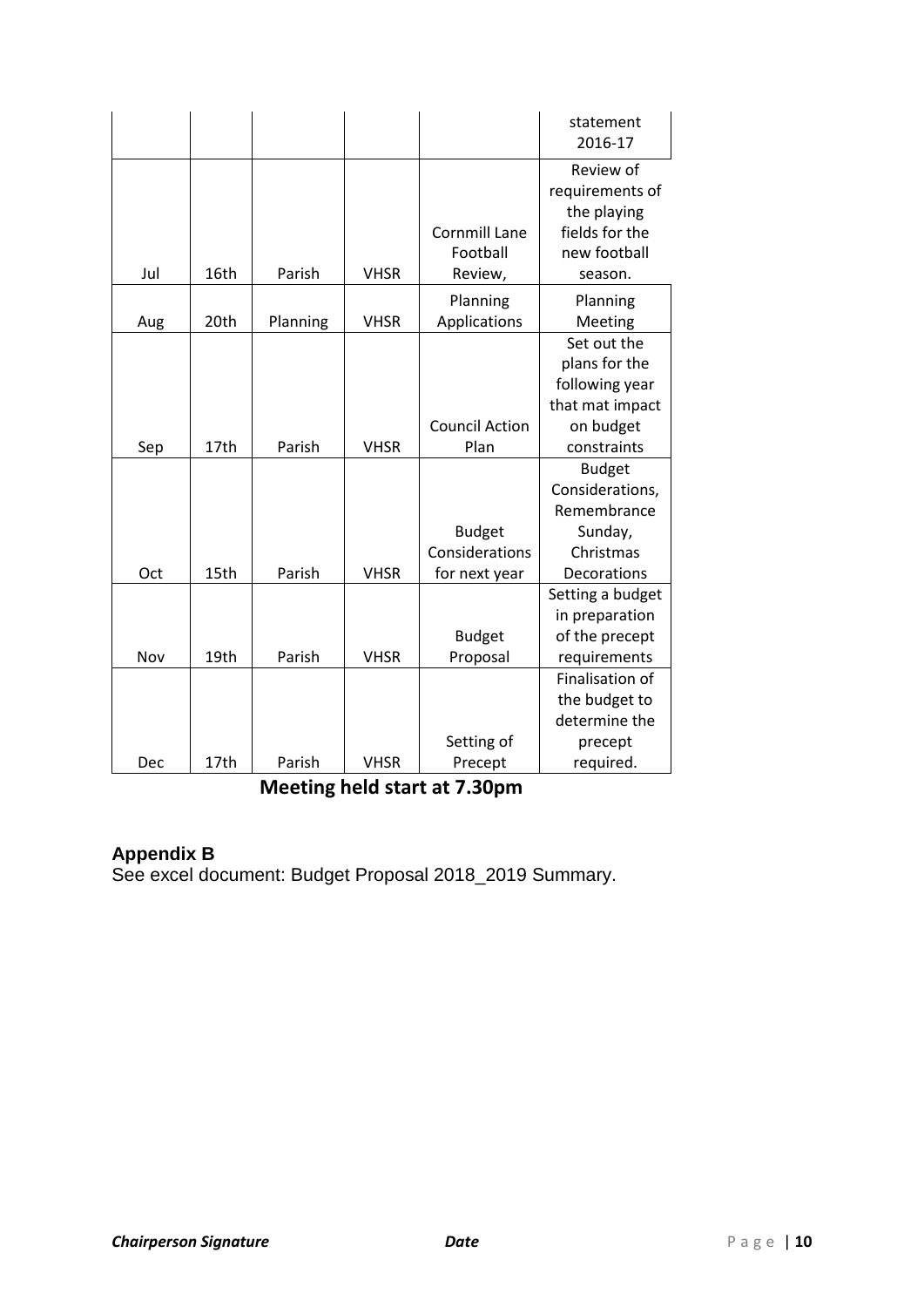# **Appendix C Proposed Council Structure.**

As a council I believe that we could work smarter not harder. Currently all committees are made up of the full council and there is an emergency committee. However, the monthly parish meeting always runs for more than two hours. After two hours the effectiveness of the decisions and action are considerable reduced. The items on the latter part of the agenda inevitably are carried over to the next meeting, thus not allowing us to complete tasks effectively.

I propose a new structure where discussion and research take place outside of the monthly meeting by a committee, this means that matters can be fully investigated, and proposals are brought to the full council meeting for the full council to vote and resolve on the proposal put forward. For this to be effective and avoid duplication of discussions in full council a proposal is made, and a vote taken. If a matter requires a discussion beyond the allocated time slot, then the matter is taken back to the relevant committee.

#### **LO12 a CiLCA qualified officer can advise a council on the different kinds of committee and delegation to the clerk.**

#### **Definitions**

A committee with delegated powers.

The Local Government Act 1972 s101 states a parish council can make

"Arrangements for discharge of function by local authorities

(1) Subject to any express provision contained in this Act or any Act passed after this Act, a local authority may arrange for the discharge of any of their functions:

(a) by a Committee, a sub-committee or an officer of the authority, or

(b) by any other local authority "

The committee must comprise of enough members to form a quorum. This must be a third of the members or three whichever is the greater. The quorum for a committee can be set at a higher number. Decisions can be made in a committee of delegated powers if they fall within the terms of reference set out by the council of that committee and stay within the expenditure limits set. However, there are some areas on which a committee cannot decide such as setting the precept and taking out a loan.

Committees will be agreed at the Annual Meeting and set out in the standing orders. A chairman must be nominated at the first meeting of a committee. <sup>(2)</sup> Council meetings should not be held in a licensed premise.<sup>(3)</sup>

Delegated powers committee

| Strengths                                    | Weaknesses                                     |  |
|----------------------------------------------|------------------------------------------------|--|
| Shorter full council meetings                | More meetings to attend                        |  |
| Can utilise councillor strengths in one area | Specialising may limit councillors experience, |  |
|                                              | and some may feel excluded.                    |  |

#### **Advisory Committee.**

This committee cannot make decisions.

| Strengths                                                                            | Weaknesses                                                   |
|--------------------------------------------------------------------------------------|--------------------------------------------------------------|
| Smaller committee means more debate and<br>depth of information reviewed             | Issues would need to be discussed again at a<br>full council |
| Could include experts outside of the parish<br>council but will not be able to vote. | Decisions may take longer                                    |

**Working groups** can work on a short-term basis for a specific purpose, for example Christmas Lights working party.

| $\cdots$  |            |
|-----------|------------|
| Strengths | Weaknesses |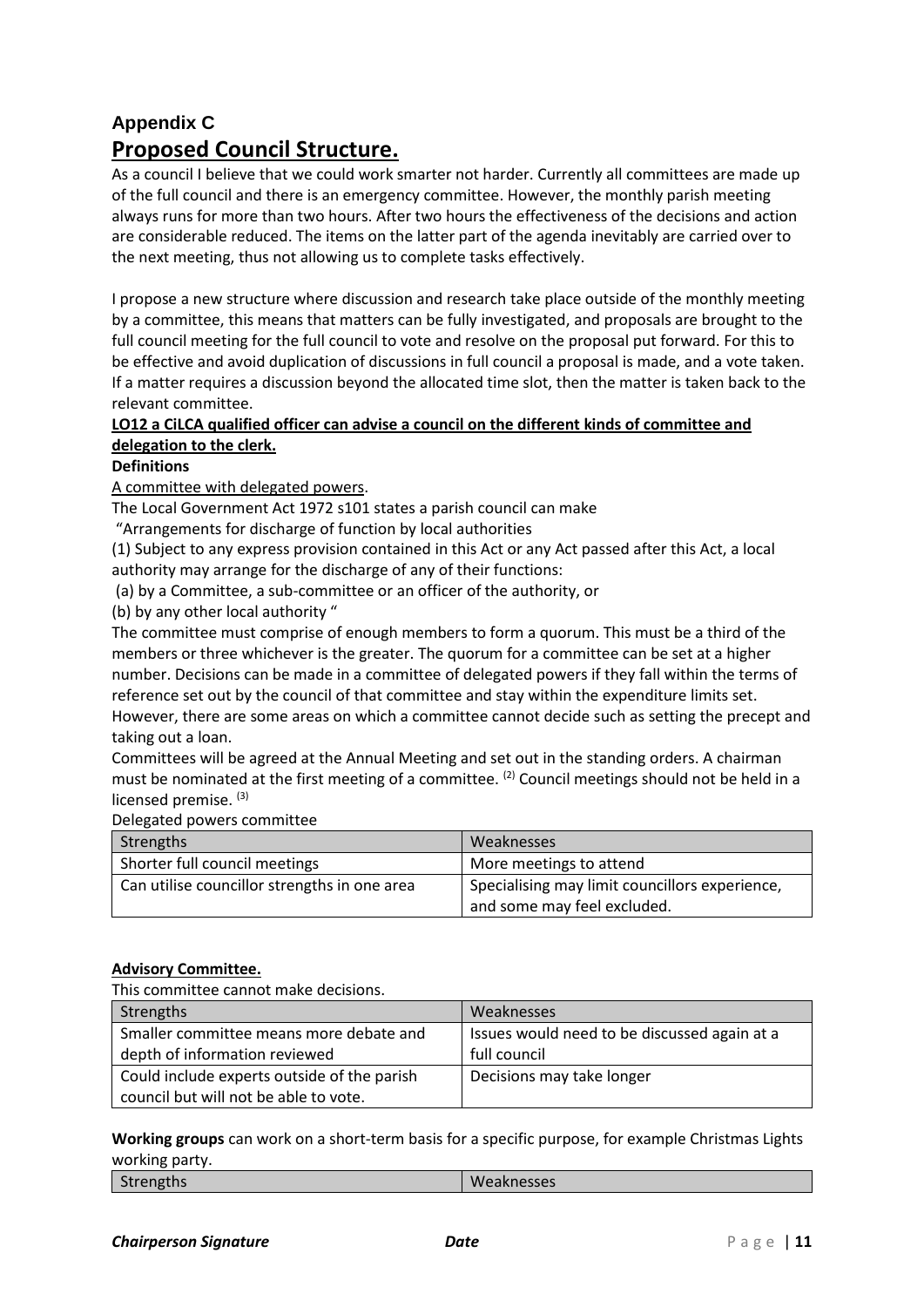| Can involve more people e.g. young people and                                                 | Decision making is not possible, and |  |  |
|-----------------------------------------------------------------------------------------------|--------------------------------------|--|--|
| do not have to adhere to strict rules of a council recommendations should be made to the full |                                      |  |  |
| meeting                                                                                       | council for decision making.         |  |  |
| Meetings do not have to be held in public                                                     | Non-members cannot vote              |  |  |

#### **Delegation of decision making to the clerk**.

As stated above in LGA 1972 s101. The clerk/ proper officer is deemed to be professional, independent and objective and the only individual who can decide on behalf of the council. The clerk can make day to day decisions in line with the standing orders and the financial regulations that are agreed and recorded in a meeting.

#### **Legal references**

- 1) Local Government Act 1972 s101
- 2) LGA1672 ss 15 (2) and 34(2)
- 3) LGA 1972 sch 12 paras 7 and 23

#### **Sources**

<http://www.legislation.gov.uk/ukpga/1972/70/section/101> Arnold-Baker on Local Council Administration Tenth edition, 2016

A more effective way of running the council would be more proactive rather than reactive and therefore will allow us more control over time and finances, if we have a plan to work towards. I recommend having a strategic committee that can also address the development of a neighbourhood plan.

The roles of Tutbury Parish council are outlined below. Some of these will be relevant all year round some on an adhoc basis. I would suggest a lead councillor for each committee to arrange meetings and provide updates and proposals to be submitted to the clerk for inclusion of the clerk's report before the meeting. The effectiveness of a council is the sum of a team effort with the clerk's assistance and advice. The clerk will still support the actions of the committees but will not need to attend every meeting if updates are sent prior to the meeting. Only resolutions need to be recorded with clear justifications not all discussions and every meeting needs full minutes unless it is a meeting where a resolution needs recording.

The working groups advisory committees would not need to be quorate as decisions cannot be made unless approved at full council however, if there is an agreement at the full council that decisions can be made under a specified remit and budget the terms of reference for that committee could be written to allow actions of a that particular committee. I would suggest a lead councillor for each role who can arrange relevant meeting with two other members when appropriate. This will mean that members will not be required to attend all meetings just the ones they are interested in. All councillors will need to attend the monthly parish meeting. This model will mean that members will be on two or three committees.

Please have a think where your own strengths and experience lies and if you think that this is a representative model of the roles required for Tutbury Parish Council